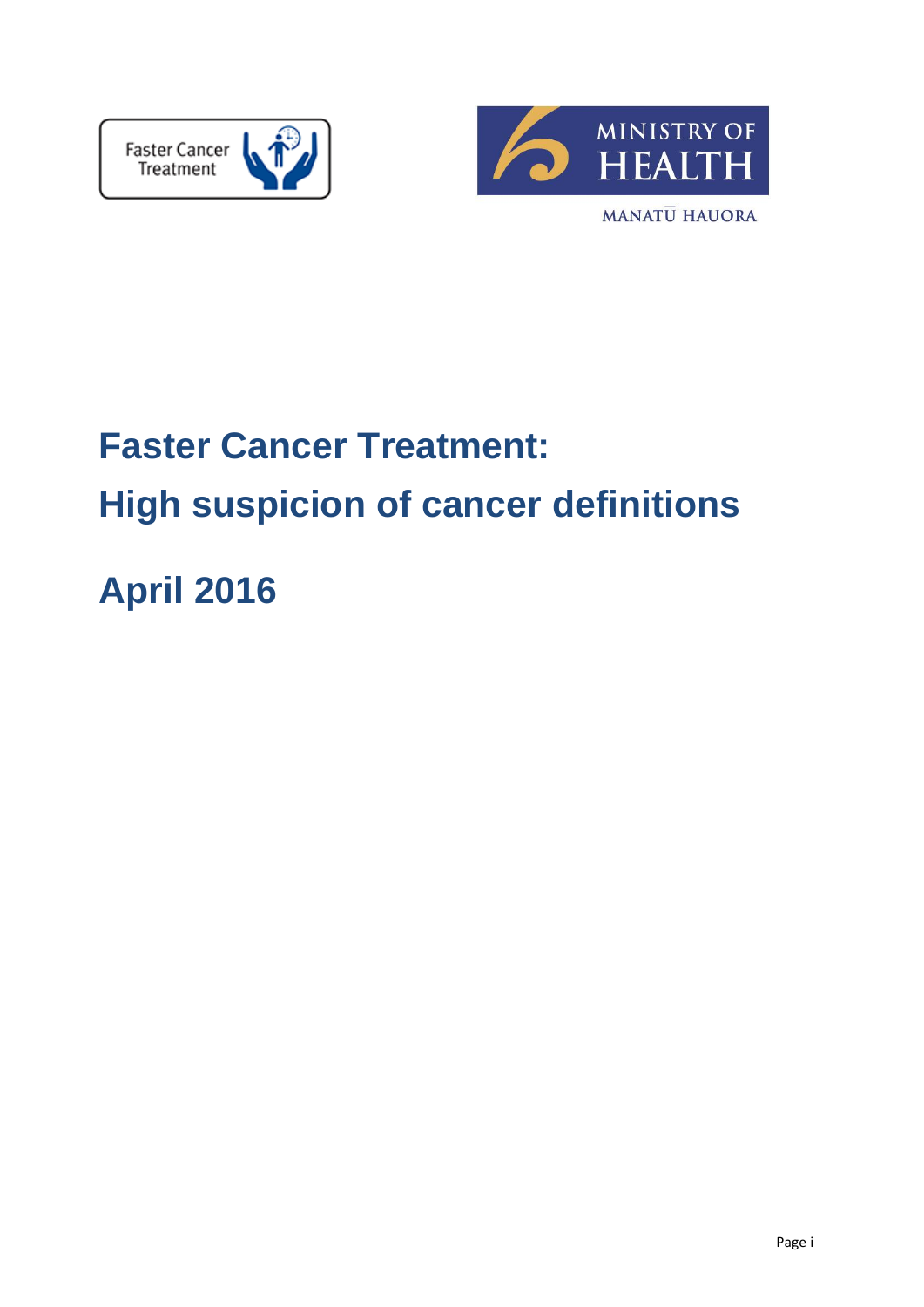# **Contents**

| 1.  |  |
|-----|--|
| 2.  |  |
| 3.  |  |
| 4.  |  |
| 5.  |  |
| 6.  |  |
| 7.  |  |
| 8.  |  |
| 9.  |  |
| 10. |  |
| 11. |  |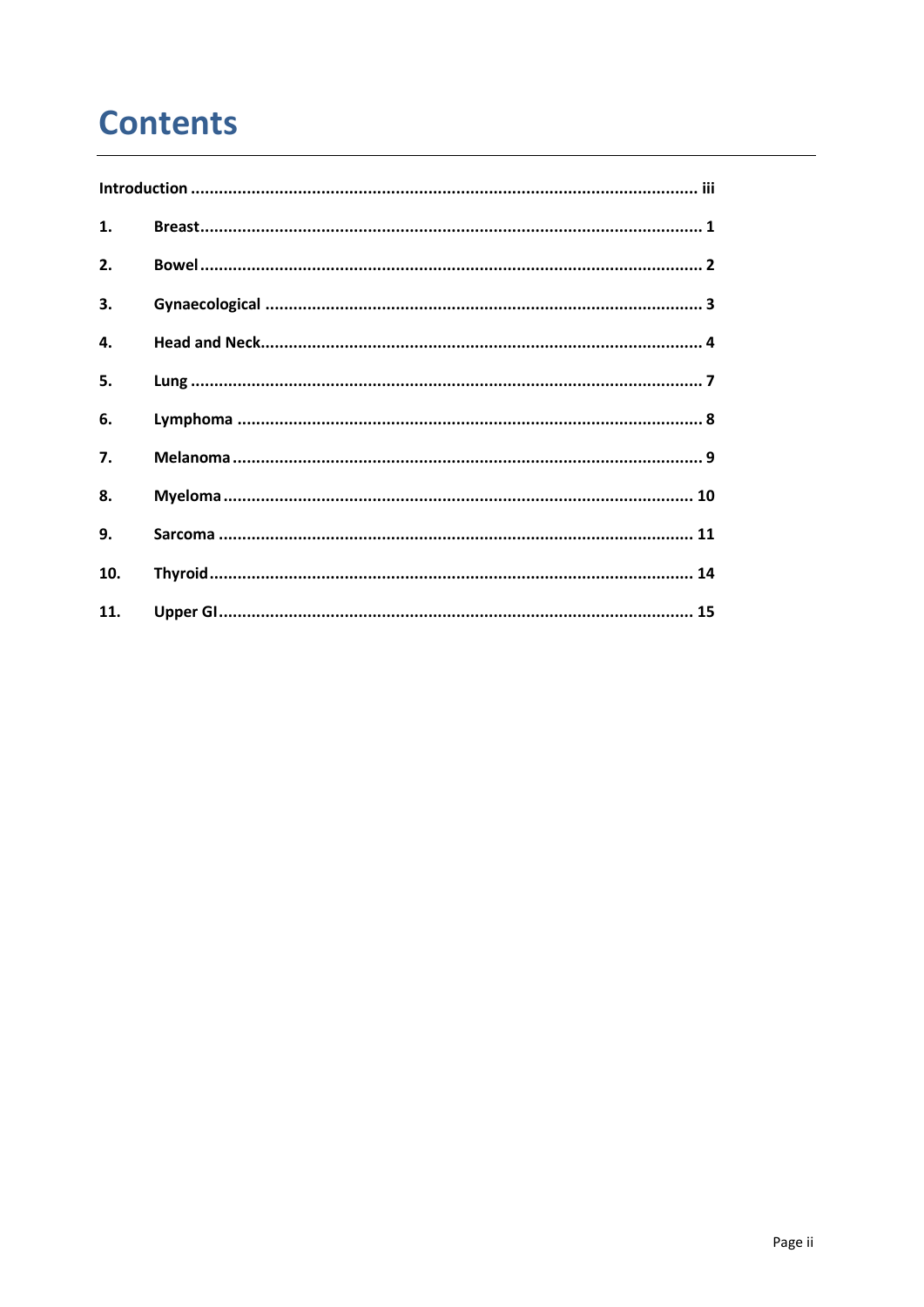# <span id="page-2-0"></span>**Introduction**

The following definitions have been developed by clinically-led tumour standards working groups to support achievement of the Faster cancer treatment (FCT) health target by clarifying what constitutes a 'high suspicion of cancer' for ten tumour streams.

# **Faster cancer treatment health target**

*85 percent of patients receive their first cancer treatment (or other management) within 62 days of being referred with a high suspicion of cancer and a need to be seen within two weeks by July 2016, increasing to 90 percent by June 2017.*

The FCT health target builds on the significant improvements that have been made in the quality of cancer services over recent years. It provides a lens across the whole cancer pathway to ensure people have prompt access to excellent cancer services.

The following points are applicable across all definitions:

#### *A resource for triaging(or prioritising) clinicians*

The definitions have been developed for use, in the first instance, by triaging (or prioritising) clinicians within secondary and tertiary care who are responsible for determining or confirming the 'high suspicion of cancer' flag. DHBs are encouraged to consider how the definitions can be adapted and used to support improved detection and referral of patients with a high suspicion of cancer from primary care.

### *Apply to the 'high suspicion of cancer' component of the health target*

To be included within the FCT health target cohort a patient must have both a high suspicion of cancer *and* a need to be seen within two weeks. The definitions only apply to the 'high suspicion of cancer' component of the FCT health target and are not intended to define the urgency of the referral. The triaging clinician will need to make a separate assessment of whether a patient meets the criteria of needing to be seen within two weeks.

#### *Guidance to help inform clinical judgement*

The definitions are intended as guidance to help inform clinical judgement. If other features/symptoms/signs exist that raise concerns, the triaging clinician can still choose to triage as 'high suspicion of cancer'.

#### *Risk factors have been included for some tumour types*

Some tumour streams have included risk factors to support their high suspicion of cancer definitions, with particular consideration of specific factors that that may influence the triaging process. It should also be noted that Māori present with cancer at an earlier age than non-Māori across all tumour types.

#### *Referrals with a positive fine needle aspiration and/or biopsy*

Patients referred though an outpatient pathway with a positive fine needle aspiration (FNA) and/or biopsy for cancer at the time the referral is received within secondary/tertiary care should be triaged as having a high suspicion of cancer (rather than a confirmed cancer) and included within the FCT health target cohort. This is because these patients will require further investigations and assessment before a confirmed diagnosis and decision on treatment is made. It also supports direct access to diagnostics from primary care.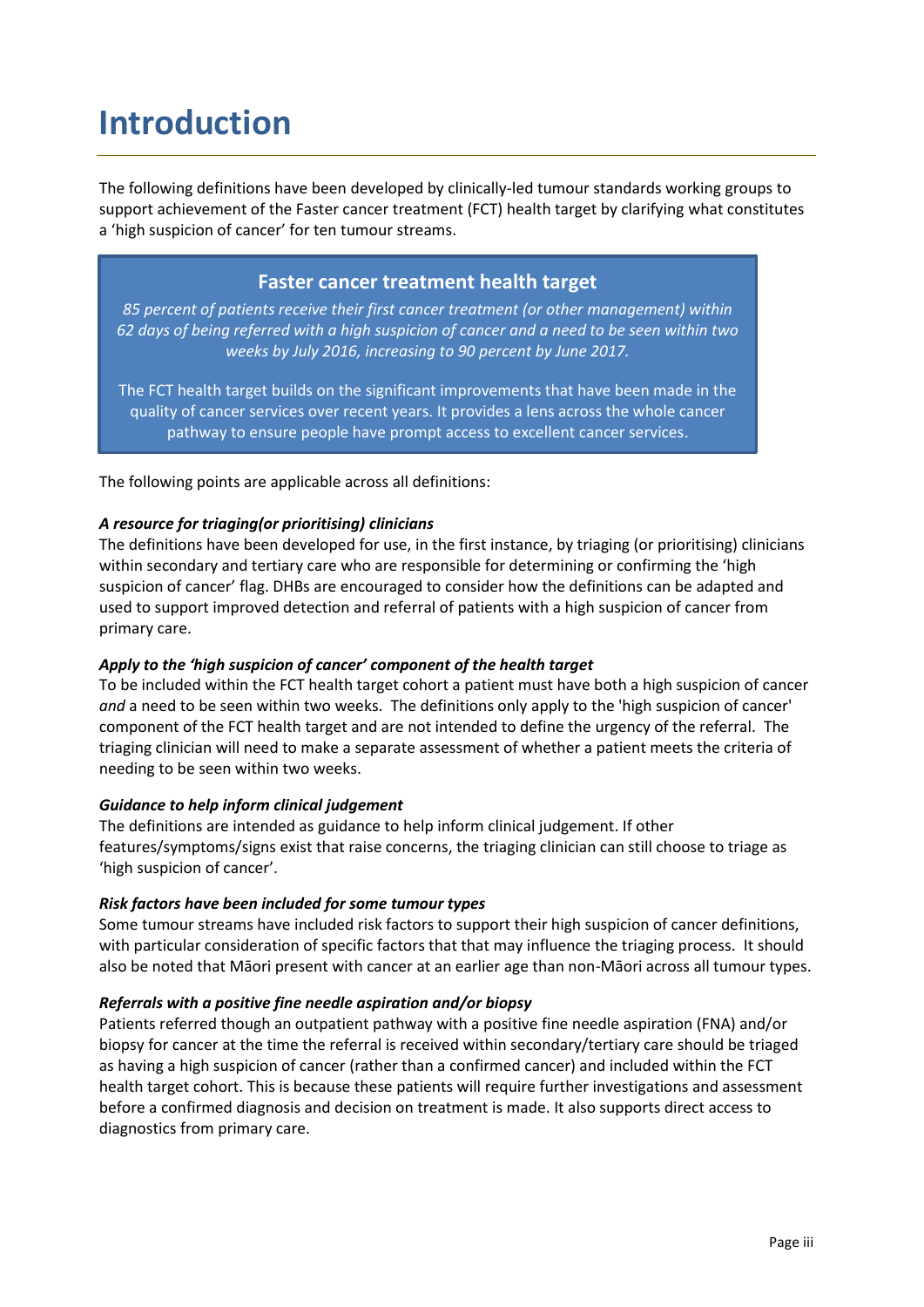# <span id="page-3-0"></span>**1. Breast**

### **BREAST CANCER<sup>1</sup>**

If the patient presents *with one or more* of the following red flags, then the referral should be triaged as 'High Suspicion of Cancer'.

| <b>Red flags</b>                                                                                                                                                      | <b>YES or NO</b> |
|-----------------------------------------------------------------------------------------------------------------------------------------------------------------------|------------------|
| Diagnosed cancer on fine needle aspiration or core biopsy (or results suspicious of<br>malignancy)                                                                    |                  |
| Imaging suspicious of malignancy                                                                                                                                      |                  |
| Discrete, hard breast lump with fixation (with or without skin tethering)                                                                                             |                  |
| Discrete breast lump that presents in women with one or more of the following:                                                                                        |                  |
| age 40 years or older, and persists after her next period or presents after<br>$\bullet$<br>menopause                                                                 |                  |
| aged younger than 40 years and the lump is increasing in size or where there are<br>other reasons for concern (see risk factors below), such as strong family history |                  |
| with previous breast cancer or ovarian cancer                                                                                                                         |                  |
| Suspected inflammatory breast cancer or symptoms of breast inflammation that have not<br>responded to a course of antibiotic                                          |                  |
| Spontaneous unilateral bloody nipple discharge                                                                                                                        |                  |
| Women aged over 40 years with recent onset unilateral nipple retraction or distortion                                                                                 |                  |
| Women aged over 40 years with unilateral eczematous skin or nipple change that does not<br>respond to topical treatment                                               |                  |
| Men aged 50 years and older with a unilateral, firm sub-areolar mass, which is not typical<br>gynaecomastia or is eccentric to the nipple                             |                  |

#### <sup>1</sup> **Risk Factors:**

1

- A first degree relative diagnosed with breast cancer before aged 50 years
- Two or more first degree relatives on the same side of the family diagnosed with breast cancer at any age
- Two second degree relatives on the same side of the family, diagnosed with breast cancer, at least one before age 50
- First or second degree relative diagnosed with bilateral breast cancer
- First or second degree relative with male breast cancer
- Known to carry a breast cancer susceptibility gene mutation (e.g. BRCA1 or BRCA2)
- Radiation Therapy delivered to the chest or mediastinum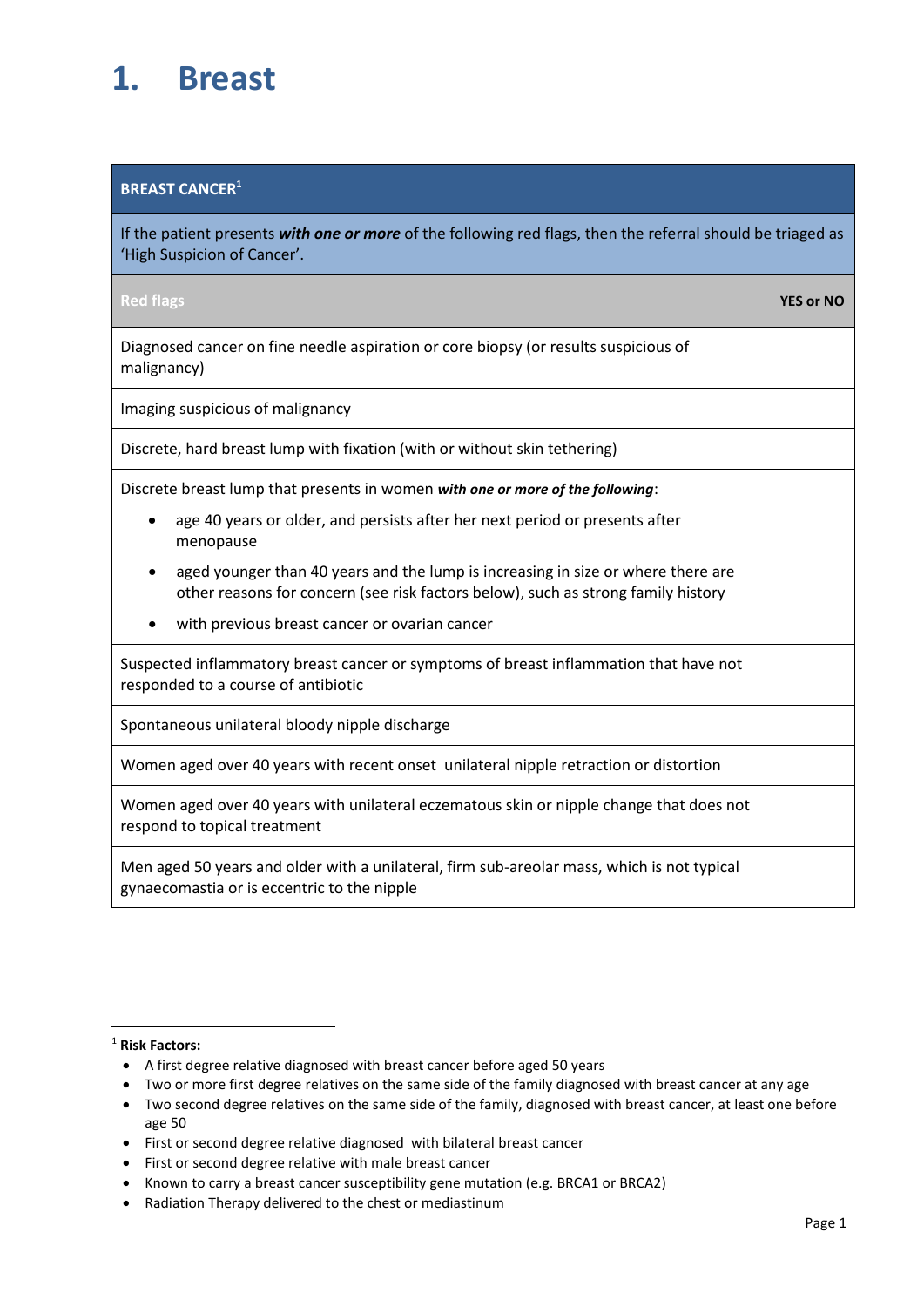# <span id="page-4-0"></span>**2. Bowel**

# **BOWEL CANCER<sup>2</sup>**

**.** 

If the patient presents *with one or more* of the following red flags, then the referral should be triaged as 'High Suspicion of Cancer'.

| <b>Red flags</b>                                                                                                                                                                  | <b>YES or NO</b> |
|-----------------------------------------------------------------------------------------------------------------------------------------------------------------------------------|------------------|
| Known or suspected bowel cancer (on imaging, or palpable or visible on rectal examination)                                                                                        |                  |
| Unexplained rectal bleeding (benign anal causes treated or excluded) WITH iron deficiency<br>anaemia (haemoglobin and ferritin below the local reference range)                   |                  |
| Altered bowel habit (looser and/or more frequent) > 6 weeks duration <b>PLUS</b> unexplained<br>rectal bleeding (benign anal causes treated or excluded) AND aged $\geq$ 50 years |                  |

<sup>&</sup>lt;sup>2</sup> Please note that these criteria are for high suspicion of cancer that would warrant direct access colonoscopy within two weeks - it is not an exhaustive list of the possible manifestations of bowel cancer that may warrant colonic investigation. Please interpret this guideline in conjunction with *Referral Criteria for Direct Access Outpatient Colonoscopy* (Ministry of Health, December 2012) and *Guidance on Surveillance for People at Increased Risk of Colorectal Cancer* (New Zealand Guidelines Group, 2011).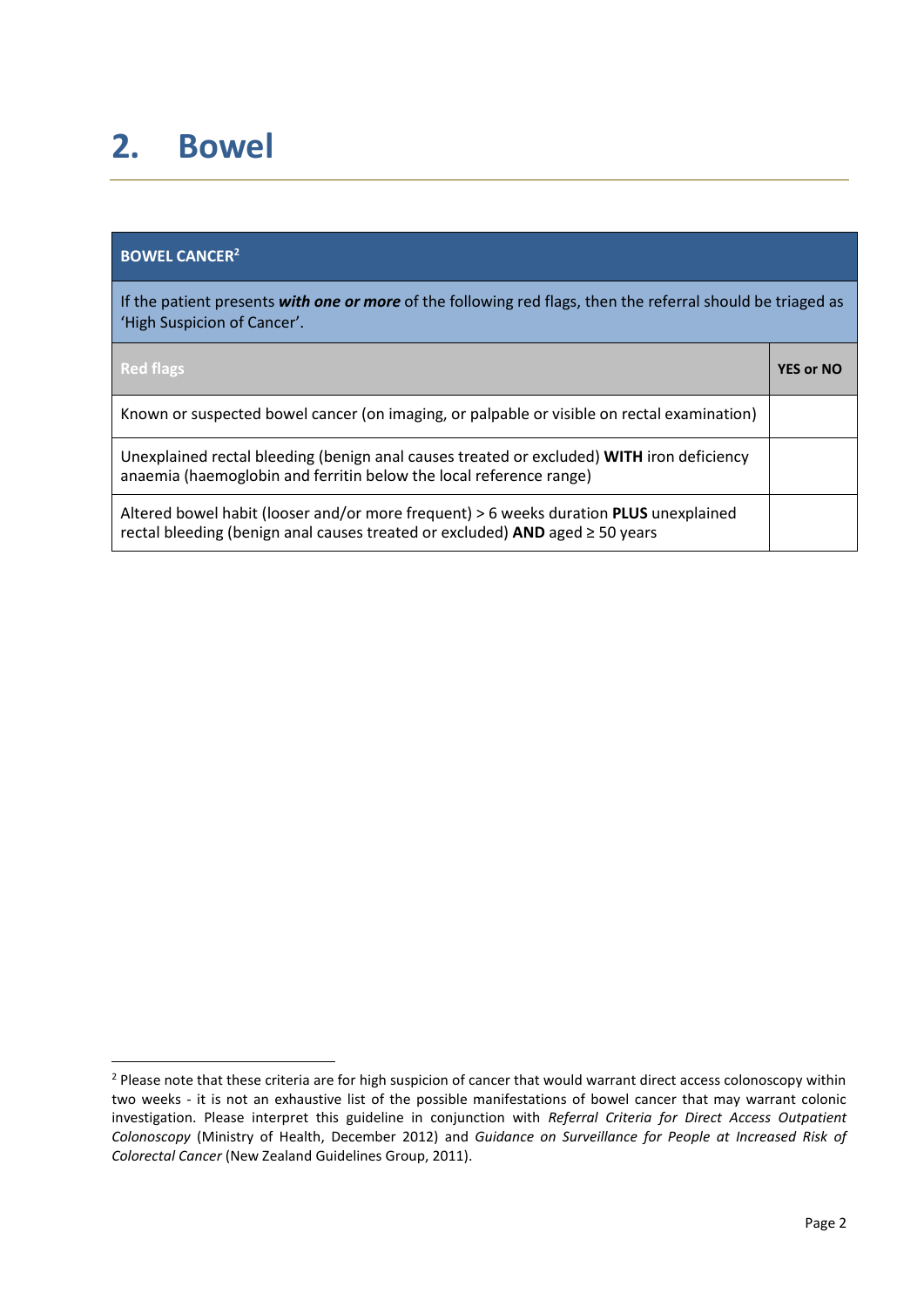# <span id="page-5-0"></span>**3. Gynaecological**

### **GYNAECOLOGICAL CANCER**

**.** 

If the patient presents *with one or more* of the following red flags, then the referral should be triaged as 'High Suspicion of Cancer'.

| <b>Red flags</b>                                                                                                                                                                                         | <b>YES or NO</b> |
|----------------------------------------------------------------------------------------------------------------------------------------------------------------------------------------------------------|------------------|
| Biopsy-proven or cytology positive gynaecological malignant or premalignant disease <sup>3</sup> or<br><b>Gestational Trophoblastic Disease</b>                                                          |                  |
| A visible abnormality suspicious of a vulval, vaginal or cervical cancer (such as an exophytic,<br>ulcerating or irregular pigmented lesion) <sup>4</sup>                                                |                  |
| Significant symptoms (including abnormal vaginal bleeding, discharge or pelvic pain)<br><b>AND</b>                                                                                                       |                  |
| Abnormal clinical findings suspicious of gynaecological malignancy (including<br>lymphadenopathy, vaginal nodularity or pelvic induration) <sup>5</sup>                                                  |                  |
| Post-menopausal bleeding. (N.B. High suspicion of cancer may be excluded if physical<br>examination, smear and vaginal ultrasound are normal <sup>6</sup> )                                              |                  |
| A rapidly growing pelvic mass or genital lump <sup>7</sup>                                                                                                                                               |                  |
| Women with a palpable or incidentally-found pelvic mass (including any large complex<br>ovarian mass >8 cm) UNLESS investigations (ultrasound and tumour markers) suggest<br>benign disease <sup>8</sup> |                  |
| Women with a documented genetic risk who have a suspicious pelvic abnormality or<br>symptoms <sup>9</sup>                                                                                                |                  |

<sup>3</sup> Please see National Cervical Screening Programme recommendations for colposcopy referral.

<sup>4</sup> Women with an undiagnosed visible genital abnormality which is not highly suspicious of malignancy should be referred for gynaecological or dermatology review or undergo a biopsy.

<sup>5</sup> Women with gynaecological abnormalities or symptoms may also have gynaecological malignancy and the development of triage pathways is encouraged. Specific consideration includes premenopausal women with abnormal uterine bleeding. Those with persistent or deteriorating symptoms should be reviewed by a gynaecologist. A raised CA125 supports the need for further investigation in woman with persistent pelvic or abdominal symptoms.

<sup>6</sup> Early access to vaginal ultrasound will reduce demand on secondary services. Women without post-menopausal bleeding but with a thickened endometrium should undergo gynae review but are not defined as high risk.

 $7$  Discernible growth within a 3 month period is normally of concern. Undiagnosed external genital lumps with any discernible growth should normally be reviewed by a gynaecologist and/or biopsied.

<sup>&</sup>lt;sup>8</sup> The development of referral pathways is recommended to ensure rapid assessment of patients with a pelvic mass, early access to pelvic ultrasound is seen as crucial to this process.

N.B. Suspicion of ovarian malignancy is indicated by metastatic disease, ascites or radiologist's impression, a raised CA125 in a post-menopausal woman or germ cell markers in a woman under 25. The risk of malignancy index (RMI) is utilised to triage patients for subspecialty care.

<sup>9</sup> Usually women with strong family history or known hereditary nonpolyposis colorectal cancer (HNPCC) or BRCA mutations.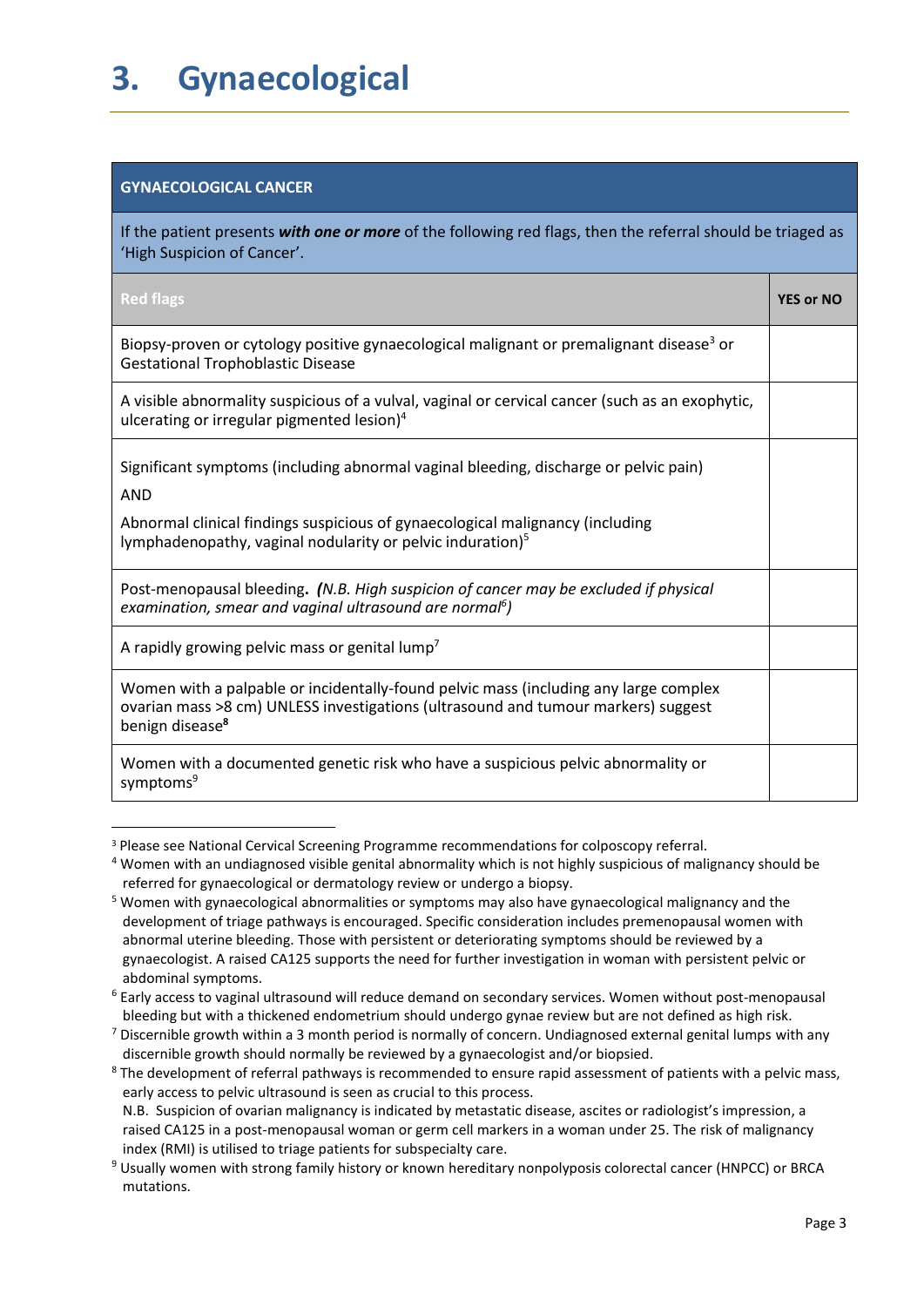# <span id="page-6-0"></span>**4. Head and Neck**

### **HEAD AND NECK CANCER - Oral/Throat/Lip Lesion<sup>10</sup>**

If the patient presents *with one or more* of the following red flags, then the referral should be triaged as 'High Suspicion of Cancer'.

| <b>Red flags</b>                                                                                            | <b>YES or NO</b> |
|-------------------------------------------------------------------------------------------------------------|------------------|
| A visible or palpable Oral, Throat, or Lip Lesion and one or more of the following:                         |                  |
| unexplained ulcer/lesion/lump persisting for $>$ 3 weeks<br>$\bullet$                                       |                  |
| leukoplakia – must be either nodular, swollen, or bleeding (flat leukoplakia requires<br>standard referral) |                  |
| erythroplakia                                                                                               |                  |
| unexplained tooth mobility/ non-healing socket                                                              |                  |
| persistent numbness chin, lip, palate or tongue                                                             |                  |

<sup>10</sup> **Risk factors:**

- Smoking history
- Excess alcohol intake
- Immunosuppression
- Betel nut
- Previous history of mouth cancer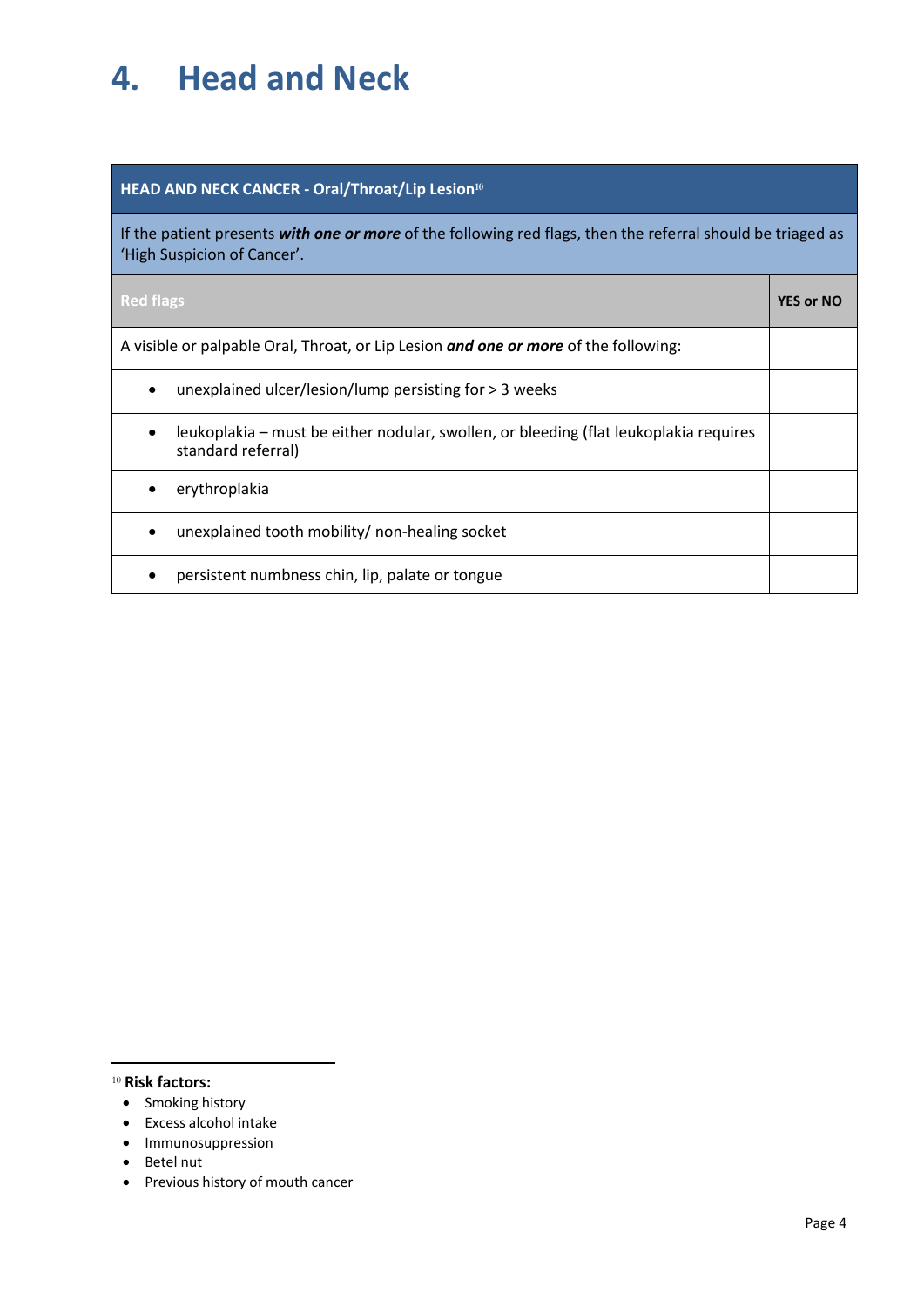### **HEAD AND NECK CANCER - Neck/Salivary Lump<sup>11</sup>**

If the patient presents *with one or more* of the following red flags, then the referral should be triaged as 'High Suspicion of Cancer'.

| <b>Red flags</b>                                                                                                               | <b>YES or NO</b> |
|--------------------------------------------------------------------------------------------------------------------------------|------------------|
| An unexplained neck/salivary mass and one or more of the following:                                                            |                  |
| mass > 1cm and persisting > 3 weeks                                                                                            |                  |
| mass is increasing in size                                                                                                     |                  |
| previous head and neck cancer including skin cancer                                                                            |                  |
| facial palsy                                                                                                                   |                  |
| any new unexplained upper respiratory tract symptoms such as hoarseness,<br>dysphagia, throat or ear pain, blocked nose or ear |                  |

#### <sup>11</sup> **Risk factors:**

- Smoking history
- Excess alcohol intake
- Past history of head and neck cancer
- Immunosuppression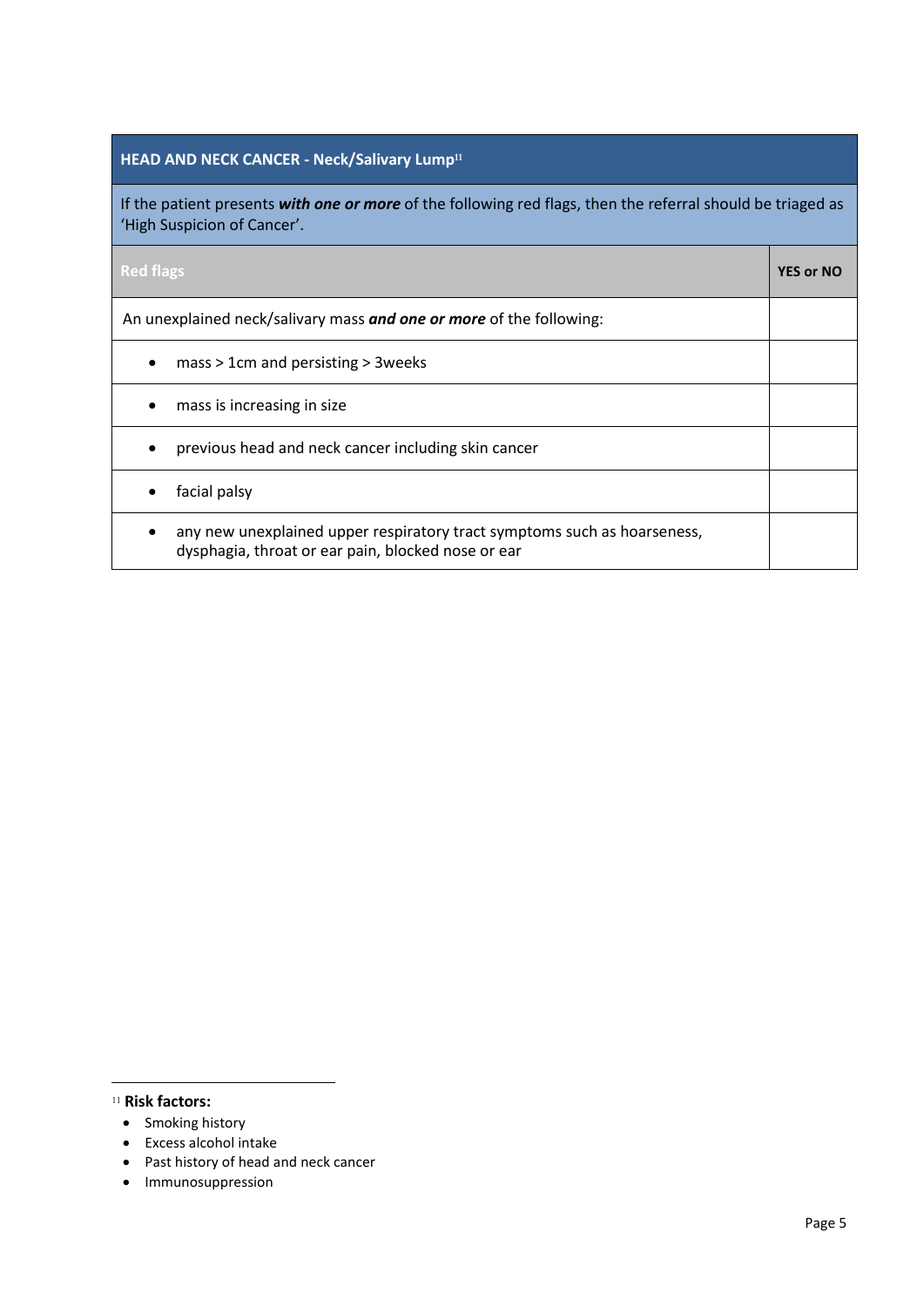### **HEAD AND NECK CANCER - Upper aerodigestive tract<sup>12</sup>**

If the patient presents *with one or more* of the following red flags **(new unexplained symptoms > 3 weeks)**, then the referral should be triaged as 'High Suspicion of Cancer'.

| <b>Red flags</b>                                                                     | <b>YES or NO</b> |
|--------------------------------------------------------------------------------------|------------------|
| New throat pain or referred otalgia                                                  |                  |
| New hoarseness with a history of smoking                                             |                  |
| New progressive dysphagia to solids or liquids (excluding isolated globus sensation) |                  |
| Stridor/upper airway noise                                                           |                  |
| New nasal obstruction associated with another red flag                               |                  |
| New epistaxis associated with another red flag                                       |                  |

#### <sup>12</sup> **Risk factors:**

- Smoking history
- Excess alcohol intake
- Past history of head and neck cancer
- Immunosuppression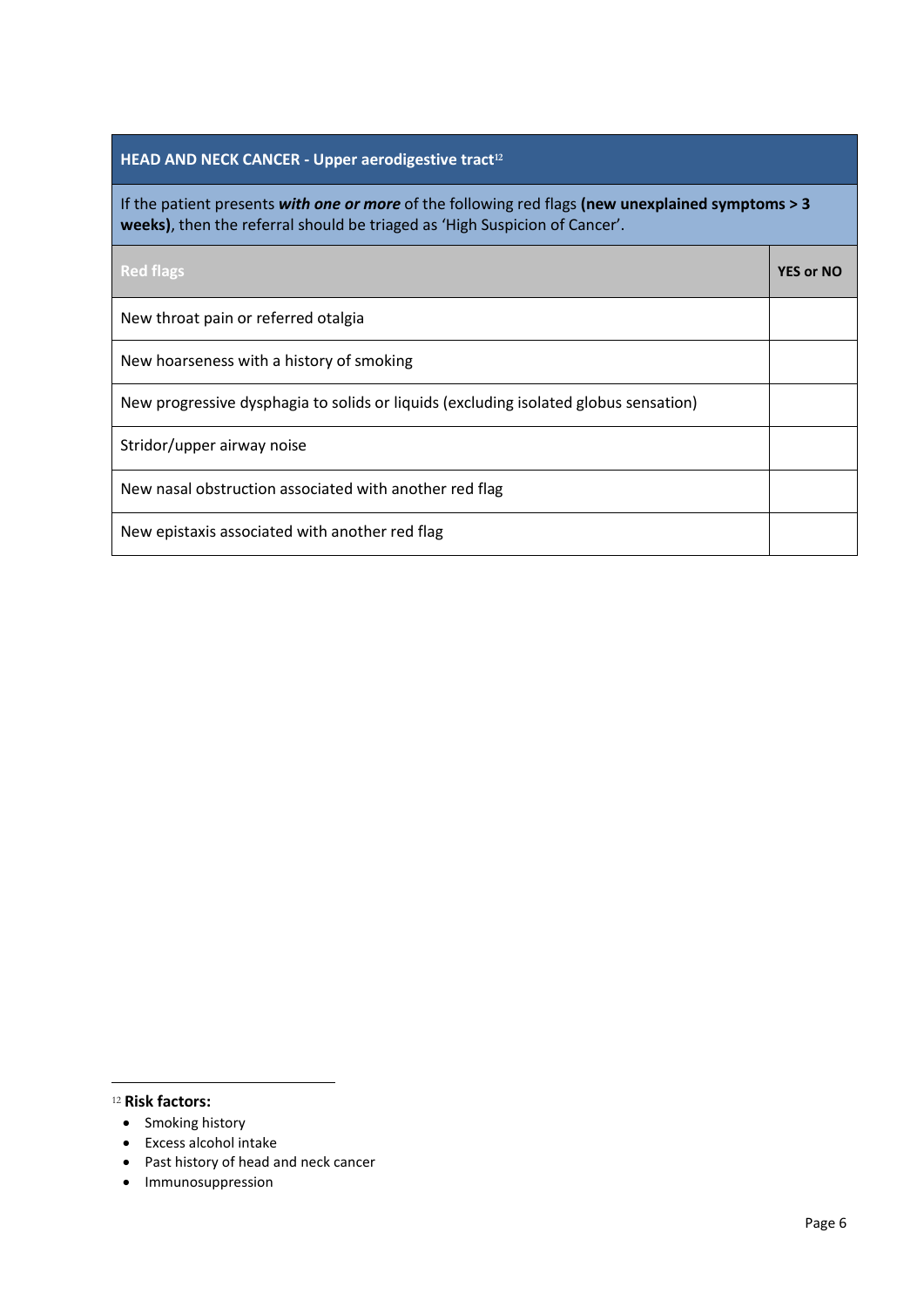# <span id="page-9-0"></span>**5. Lung**

#### **Lung Cancer**

If the patient presents *with one or more* of the following red flags, then the referral should be triaged as 'High Suspicion of Cancer'.

| <b>Red flags</b>                                                                                                                                        | <b>YES or NO</b> |
|---------------------------------------------------------------------------------------------------------------------------------------------------------|------------------|
| Chest x-ray or other imaging suggestive/suspicious of lung cancer (including new pleural<br>effusion, pleural mass, and slowly resolving consolidation) |                  |
| Persistent or unexplained haemoptysis in high risk <sup>13</sup> individuals over 40 years of age                                                       |                  |
| New pathological diagnosis of lung cancer                                                                                                               |                  |

#### Notes for referrer:

- A. An urgent chest X-ray is required for lung cancer in people aged 40 and over if they have:
	- Any persistent or unexplained haemoptysis
	- Unexplained/persistent (more than 3 weeks)
		- o cough
		- o shortness of breath
		- o chest/shoulder pain
		- o weight loss greater than 10%
		- o Abnormal chest signs
		- o Unresolved chest infection
		- o hoarseness
	- Finger clubbing
	- Features suggestive of metastasis from a lung cancer (e.g. in brain, bone, liver or skin) as part of appropriate work up
	- Cervical and/or persistent supraclavicular lymphadenopathy

Any person who has been referred for an urgent chest x-ray for the above indications and has been found with consolidation should have a repeat chest x-ray 6 weeks later to confirm resolution.

- B. **Chest x-ray normal.** If any symptoms or signs detailed above persist for longer than 6 weeks despite a normal chest x- ray, consider referral to respiratory services.
- C. **Mesothelioma**. Suspected mesothelioma should also be triaged as above. It is essential that a careful career history is taken to identify any possible occupations at high risk of asbestos exposure.

All symptoms related to SVC obstruction, spinal cord compressions, airway obstruction, and massive haemoptysis, are medical emergencies and should be referred appropriately.

1

When making a decision to refer, assess and document risk factors for lung cancer. These include:

- smokers or ex-smokers
- history of exposure to asbestos,
- pre-existing lung disease particularly COPD or interstitial lung disease
- history of cancer
- family history of lung cancer

It should be noted the incidence of non-smoking related cancer is increasing particularly in women and East Asians

<sup>13</sup> **High risk factors**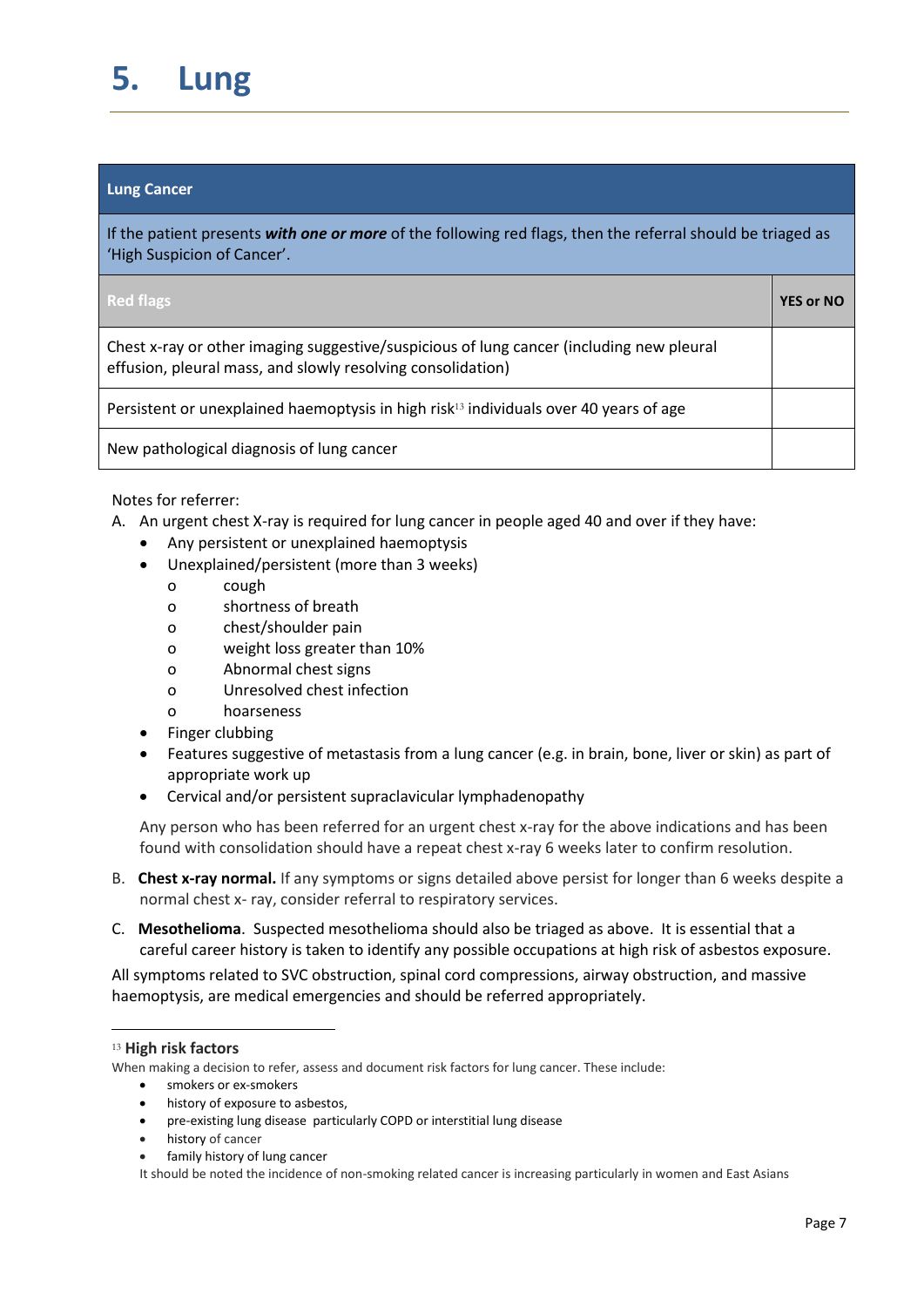# <span id="page-10-0"></span>**6. Lymphoma**

### **LYMPHOMA**

If the patient presents *with one or more* of the following red flags, then the referral should be triaged as 'High Suspicion of Cancer'

| <b>Red flags</b>                                                                                            | <b>YES or NO</b> |
|-------------------------------------------------------------------------------------------------------------|------------------|
| Lymphadenopathy persistent for 4 weeks or lymph nodes rapidly increasing in size<br>(otherwise unexplained) |                  |
| Lymph nodes > 2cm, widespread nature, firm, non-tender                                                      |                  |
| Unexplained drenching night sweats or fevers or weight loss of greater than 10% of body<br>weight           |                  |
| Radiology suspicious for lymphoma                                                                           |                  |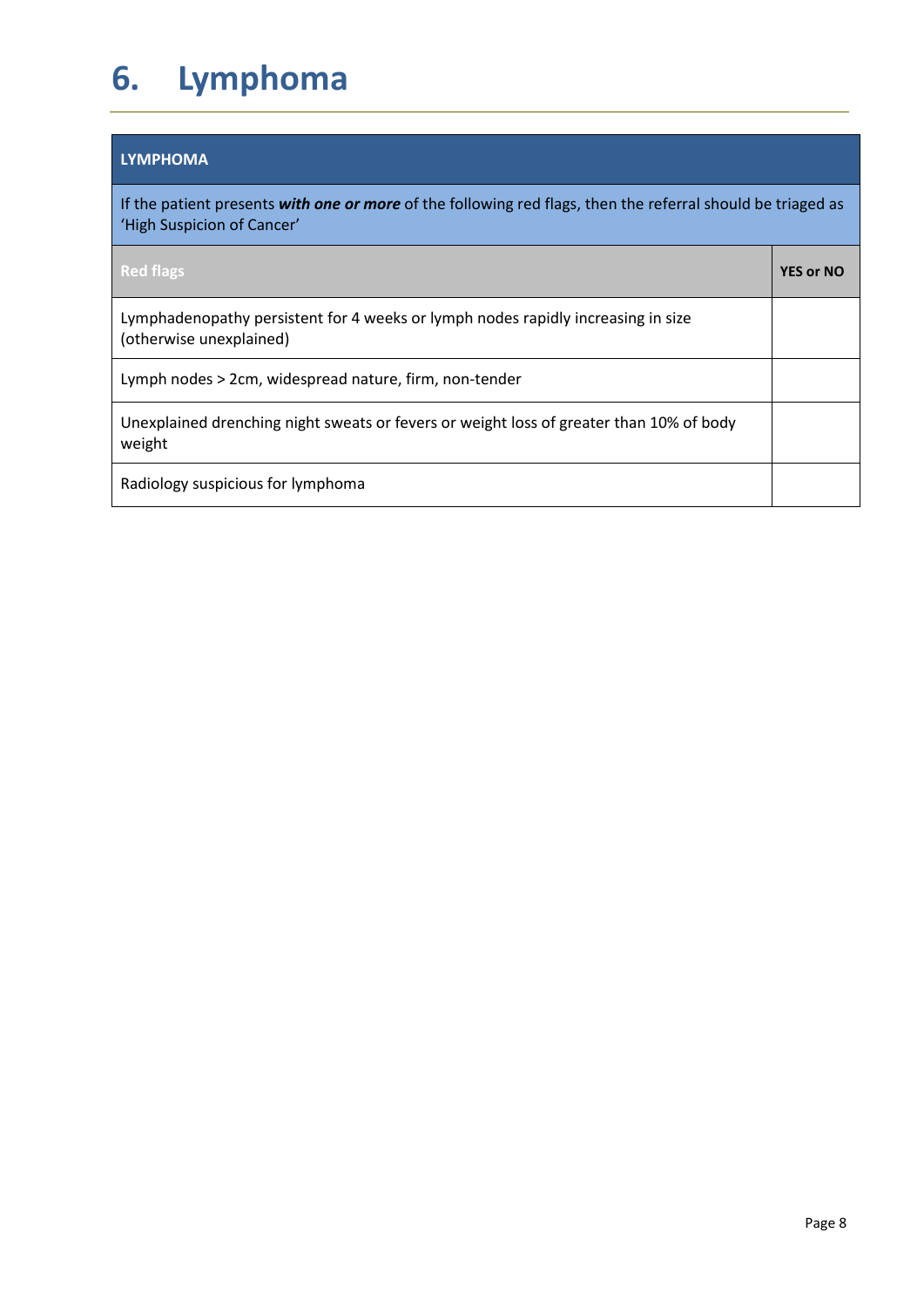<span id="page-11-0"></span>

| <b>MALIGNANT MELANOMA OF SKIN</b>                                              |                                |  |
|--------------------------------------------------------------------------------|--------------------------------|--|
| <b>Red flags</b>                                                               |                                |  |
| EITHER:                                                                        |                                |  |
| Skin lesion AND three or more of the following features:                       |                                |  |
| Asymmetry of shape, structure or colour<br>А.                                  | Y/N                            |  |
| Border irregularity<br>В.                                                      | Y/N                            |  |
| Colour variation / multiple colours<br>C.                                      | Y/N                            |  |
| Different from other lesions ('ugly duckling')<br>D.                           | Y/N                            |  |
| Е.<br>Evolving, changing                                                       | Y/N                            |  |
| <b>Risk factors</b>                                                            |                                |  |
| Personal history of melanoma                                                   | Y/N                            |  |
| Family history of 2+ first degree relatives <40 yrs diagnosed with<br>melanoma | Y/N                            |  |
| OR:                                                                            |                                |  |
| Dermoscopy of skin lesion is suspicious for melanoma                           | Y/N                            |  |
| IN ADDITION:                                                                   |                                |  |
| All referrals must include the following supporting results:                   |                                |  |
| Required: Size of lesion                                                       | (space to write size)          |  |
| Required: Body location                                                        | (attachment or<br>description) |  |
|                                                                                | (space to write<br>location)   |  |
| Required: Digital macroscopic image of lesion                                  | (attachment)                   |  |
| If available: Dermoscopic image of lesion                                      | (attachment)                   |  |

i.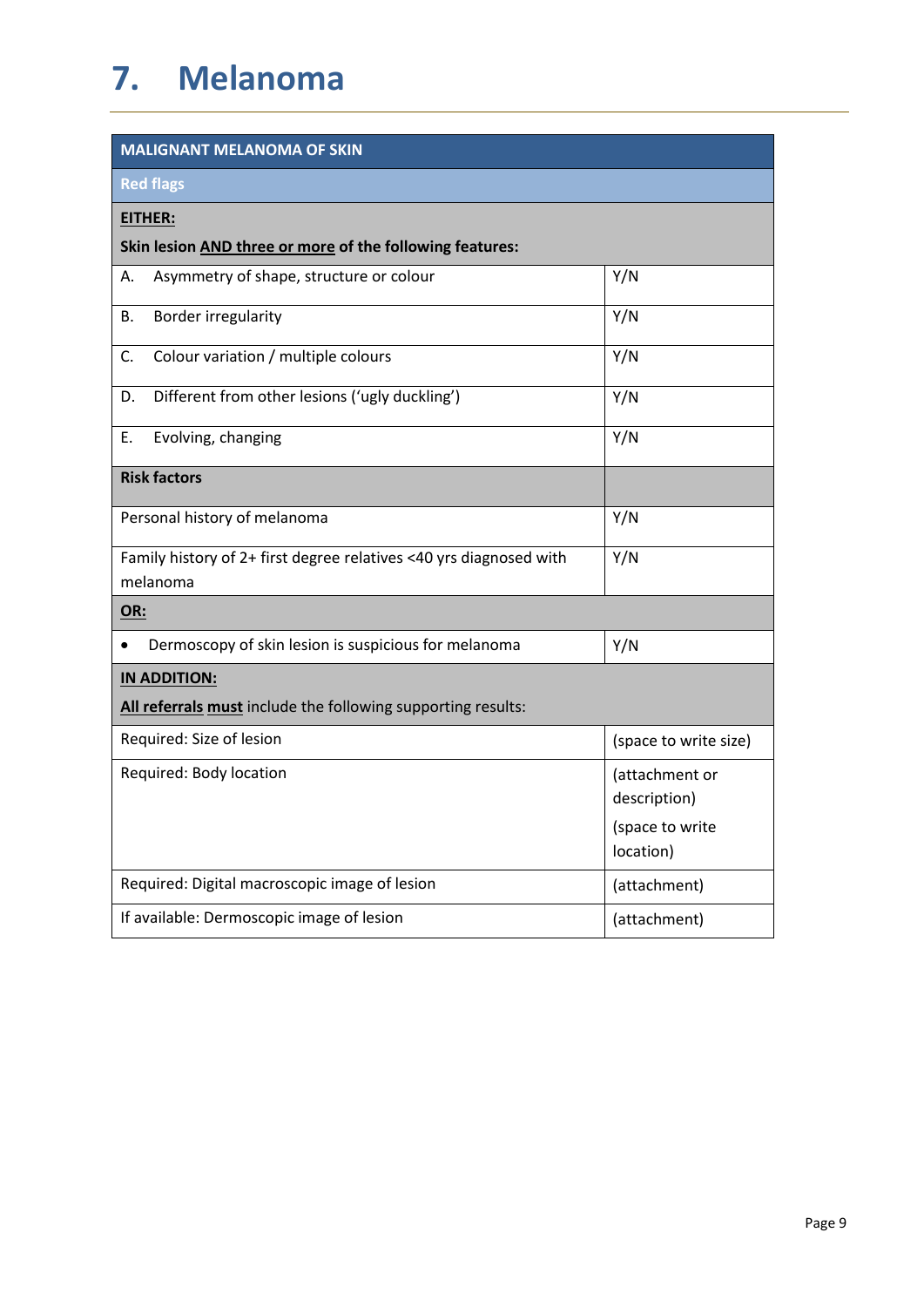# <span id="page-12-0"></span>**8. Myeloma**

1

### **MYELOMA - Plasma cell neoplasms**

If the patient presents with the following red flags, then the referral should be triaged as 'High Suspicion of Cancer'.

| <b>Red flags</b>                                                                                                       | <b>YES or NO</b> |
|------------------------------------------------------------------------------------------------------------------------|------------------|
| M-protein in serum and/or urine and one or more of the following                                                       |                  |
| otherwise unexplained hypercalcaemia (> 2.75 mmol/L)                                                                   |                  |
| otherwise unexplained renal impairment - creatinine clearance <40 ml/min                                               |                  |
| otherwise unexplained anaemia - Hb <100g/L                                                                             |                  |
| bony lytic lesions on radiologic imaging                                                                               |                  |
| serum monoclonal protein (IgG or IgA >30g/L or involved: uninvolved serum free<br>light chain ratio >100 <sup>14</sup> |                  |

<sup>&</sup>lt;sup>14</sup> The serum free light chain ration is currently defined (nationally) as a Tier 2 test, which means the test cannot be requested in primary care without cost to the patient.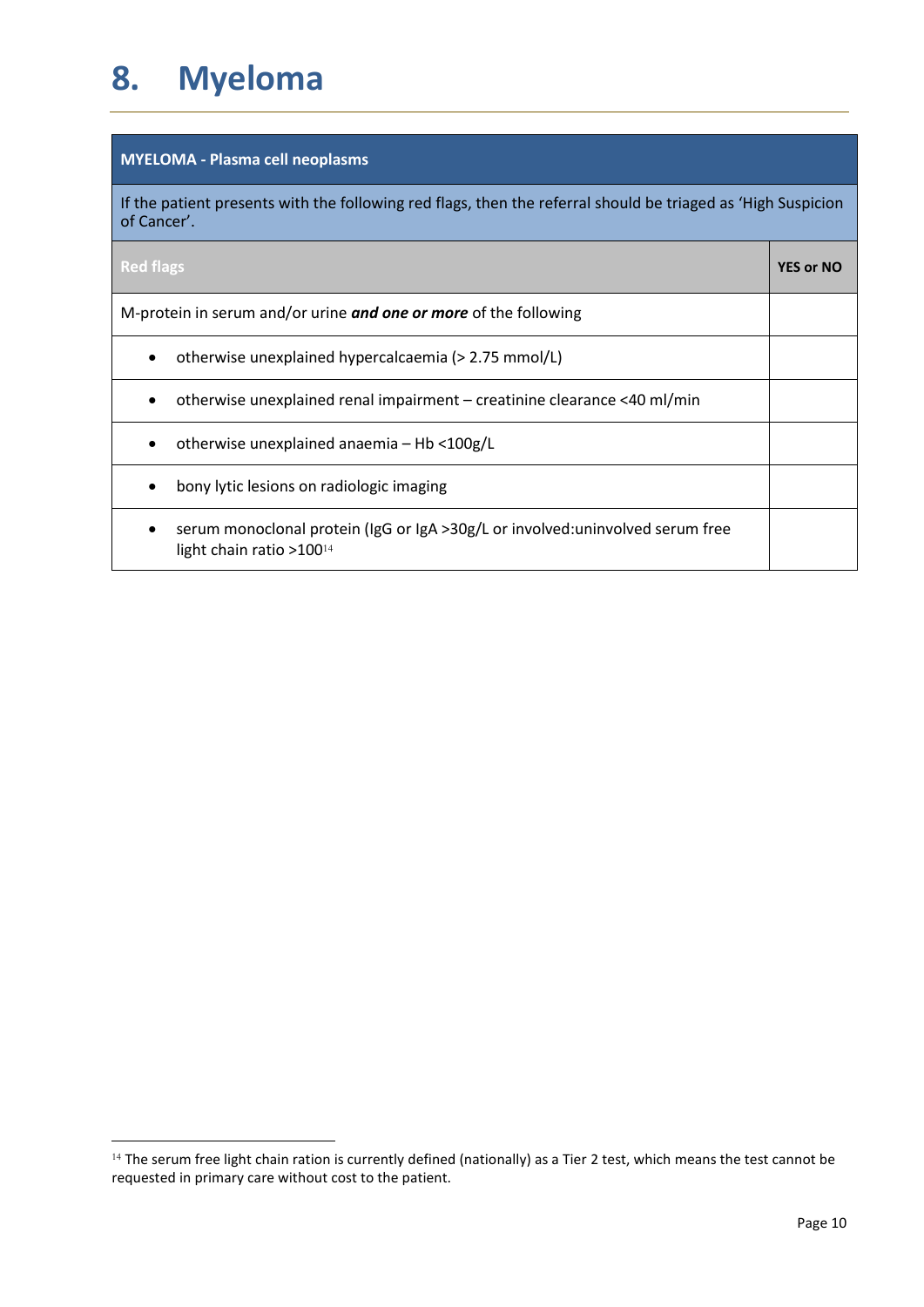# <span id="page-13-0"></span>**9. Sarcoma**

# **SARCOMA - Soft tissue lumps (adults 15 years and older)**

If the patient presents with the following red flags, then the referral should be triaged as 'High Suspicion of Cancer'.

| <b>Red flags</b>                                                 | <b>YES or NO</b> |
|------------------------------------------------------------------|------------------|
| An unexplained soft tissue mass and one or more of the following |                  |
| mass size $>$ 5cm in size                                        |                  |
| increasing in size<br>٠                                          |                  |
| deep to fascia                                                   |                  |
| painful<br>٠                                                     |                  |
| radiology suspicious for malignancy<br>٠                         |                  |
| a recurrence after previous excision                             |                  |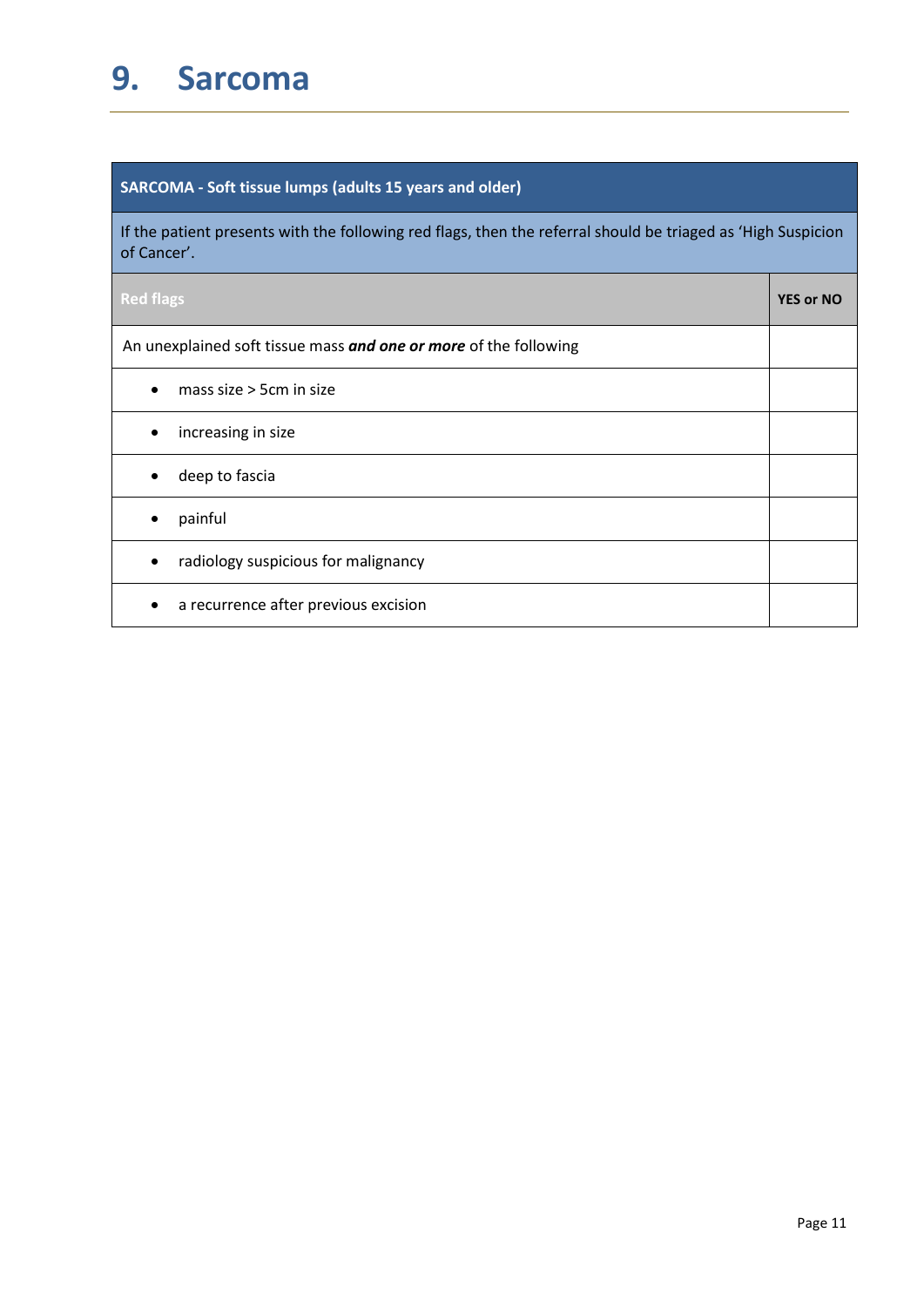# **SARCOMA - Soft tissue lumps (children up to 15 years)<sup>15</sup>**

If the patient presents with *one or more* of the following red flags, then the referral should be triaged as 'High Suspicion of Cancer'.

| <b>Red flags</b>                                                 | <b>YES or NO</b> |
|------------------------------------------------------------------|------------------|
| An unexplained soft tissue mass and one or more of the following |                  |
| mass size >2cm in size                                           |                  |
| increasing in size                                               |                  |
| deep to fascia                                                   |                  |
| painful                                                          |                  |
| radiology suspicious for malignancy                              |                  |
| unexplained presence of one or more of the following:            |                  |
| proptosis                                                        |                  |
| persistent unilateral nasal obstruction                          |                  |
| aural polyps and/or aural discharge                              |                  |
| urinary retention                                                |                  |
| blood-stained vaginal discharge                                  |                  |
| scrotal swelling                                                 |                  |

<sup>15</sup> Children under the age of 16 years are not included within the Faster Cancer Treatment health target. Sarcoma have included high suspicion of cancer definitions for children as an educational tool to raise awareness of the signs/symptoms of sarcoma in children.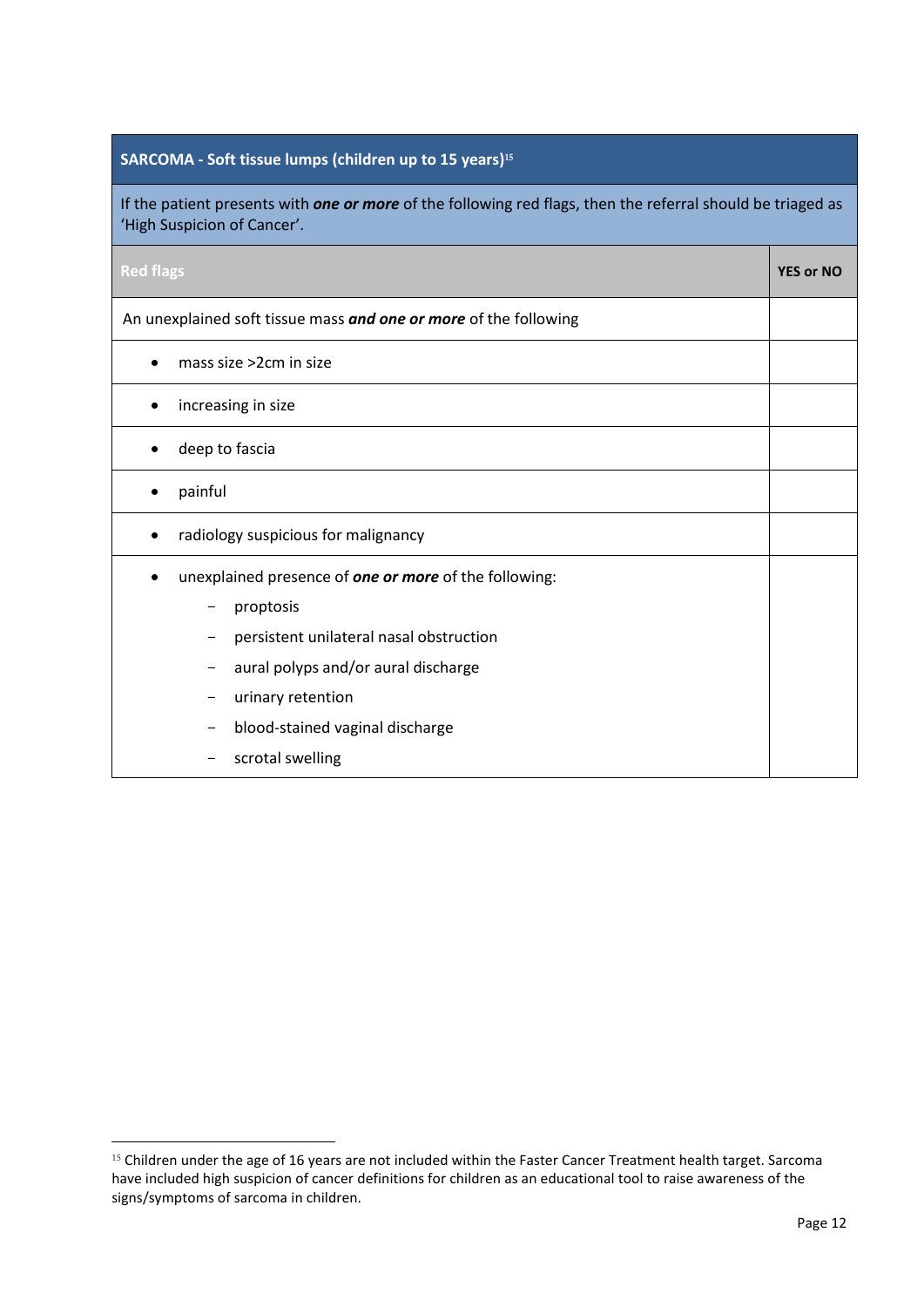### **SARCOMA - Bone cancer (adults and children) 16**

If the patient presents with the following red flags, then the referral should be triaged as 'High Suspicion of Cancer'.

| <b>Red flags</b>                                                                                                                                            | <b>YES or NO</b> |
|-------------------------------------------------------------------------------------------------------------------------------------------------------------|------------------|
| An unexplained bony mass and one or more of the following                                                                                                   |                  |
| palpable mass fixed to bone                                                                                                                                 |                  |
| increasing in size                                                                                                                                          |                  |
| radiology suspicious for malignancy                                                                                                                         |                  |
| a recurrence after previous excision                                                                                                                        |                  |
| suspected spontaneous fracture                                                                                                                              |                  |
| unexplained presence of <b>one or more</b> of the following:<br>increasing or persistent bone pain (especially at rest)<br>night pain<br>limp (for a child) |                  |

<sup>&</sup>lt;sup>16</sup> Children under the age of 16 years are not included within the Faster Cancer Treatment health target. Sarcoma have included high suspicion of cancer definitions for children as an educational tool to raise awareness of the signs/symptoms of sarcoma in children.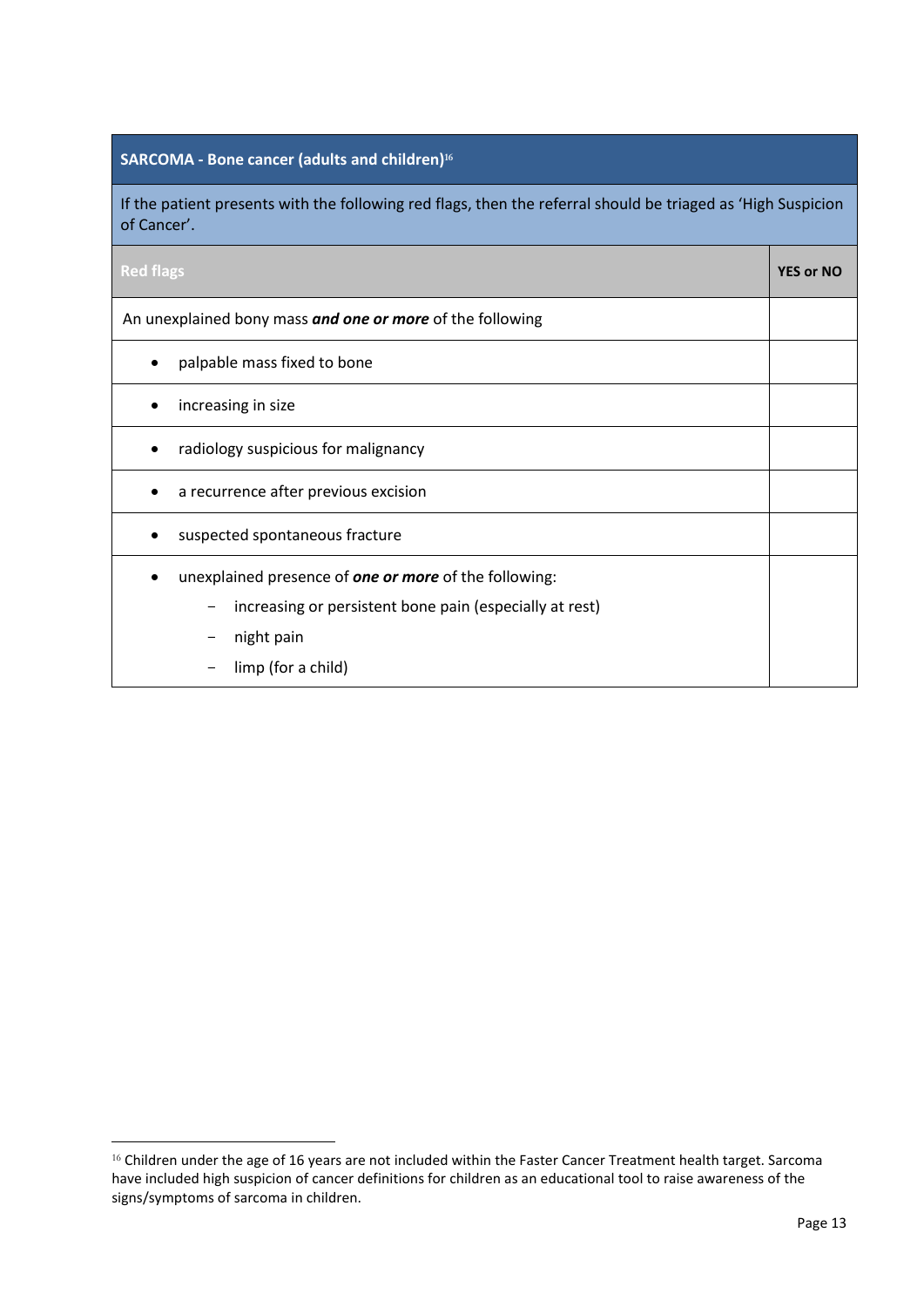# <span id="page-16-0"></span>**10. Thyroid**

### **THYROID CANCER**

1

If the patient presents with **thyroid swelling** *and one or more* of the following red flags, then the referral should be triaged as 'High Suspicion of Cancer'.

| <b>Red flags</b>                                                                | <b>YES or NO</b> |
|---------------------------------------------------------------------------------|------------------|
| Thyroid swelling and one or more of the following:                              |                  |
| unexplained voice change or stridor                                             |                  |
| thyroid nodule in a child                                                       |                  |
| cervical lymphadenopathy                                                        |                  |
| painless thyroid mass rapidly enlarging, i.e. over a period of 2-3 months       |                  |
| family history of multiple endocrine neoplasm                                   |                  |
| cytology result indicating a high risk of cancer, ie Bethesda 5-6 <sup>17</sup> |                  |

<sup>&</sup>lt;sup>17</sup> Although Bethesda 4 does not necessarily constitute a high suspicion of cancer, review by an endocrinologist or surgeon is required (risk of malignancy being up to 30%).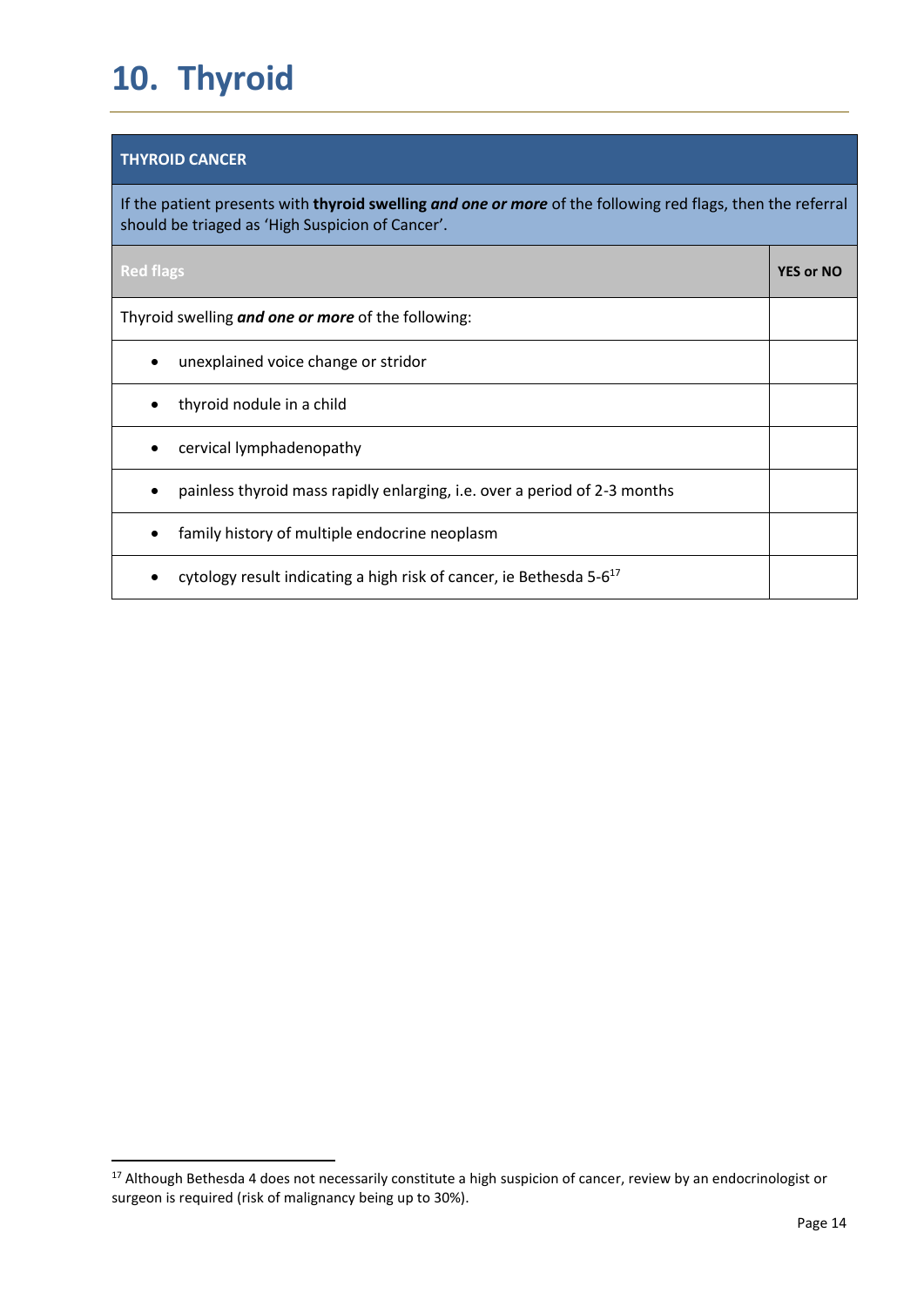# <span id="page-17-0"></span>**11. Upper GI**

#### **UPPER GI CANCER - Stomach Cancer<sup>18</sup>**

If the patient presents *with one or more* of the following red flags, then the referral should be triaged as 'High Suspicion of Cancer'.

| <b>Red flags</b>                                                                                         | <b>YES or NO</b> |
|----------------------------------------------------------------------------------------------------------|------------------|
| Unexplained weight loss with one or more of the following:                                               |                  |
| upper abdominal pain in patient aged > 40yrs                                                             |                  |
| dyspepsia                                                                                                |                  |
| nausea and vomiting                                                                                      |                  |
| haematemesis / melaena                                                                                   |                  |
| new onset heartburn                                                                                      |                  |
| Upper abdominal mass consistent with stomach cancer                                                      |                  |
| Dysphagia (new onset or progressive)                                                                     |                  |
| Māori or Pacific of any age with a family history of stomach cancer and one or more of the<br>following: |                  |
| upper abdominal pain                                                                                     |                  |
| dyspepsia                                                                                                |                  |
| reflux symptoms                                                                                          |                  |

- Excess alcohol intake
- Smoking

 $\overline{a}$ 

- High animal fat diet
- **•** Socio-economic deprivation
- Previous gastric surgery
- Helicobacter pylori infection
- Type A blood
- Immune deficiency
- Family history of first degree relatives with stomach cancer
- Genetic syndromes (hereditary diffuse gastric cancer (CDH1), hereditary non-polyposis colorectal cancer (HNPCC), familial adenomatous polyposis (FAP, BRCA1 and 2, Li-Fraumeni syndrome, Peutz Jeher syndrome).

#### **Investigations that would be consistent with an increased risk of stomach cancer:**

- Iron-deficient anaemia/low ferritin
- Platelet count
- H.pylori infection
- Endoscopy findings of chronic gastritis

<sup>18</sup> **Risk factors for stomach cancer, which when present increases the suspicion**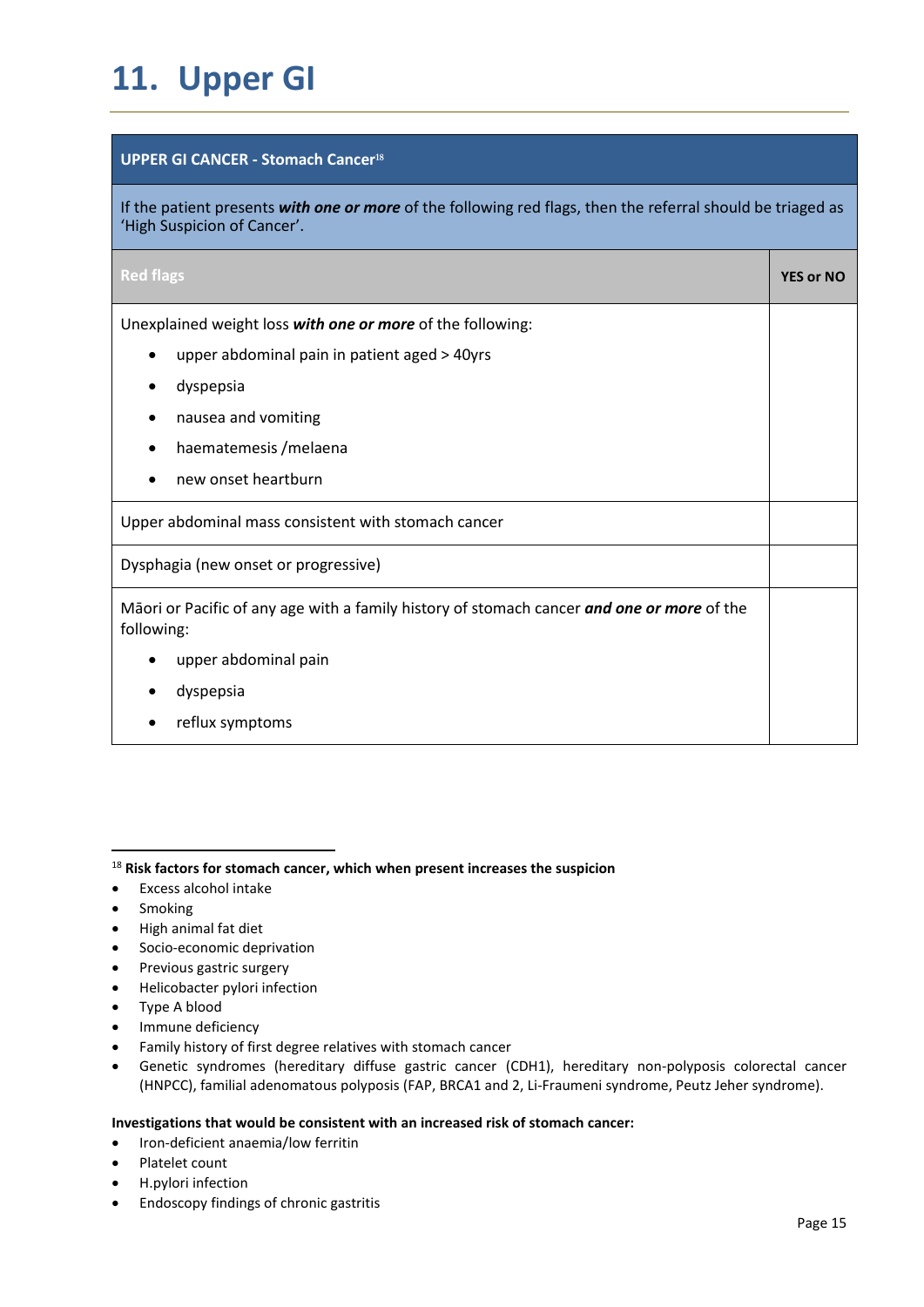#### **UPPER GI CANCER - Oesophageal Cancer<sup>19</sup>**

If the patient presents *with one or more* of the following red flags, then the referral should be triaged as 'High Suspicion of Cancer'.

| <b>Red flags</b>                                                                                            | <b>YES or NO</b> |
|-------------------------------------------------------------------------------------------------------------|------------------|
| Dysphagia (new onset and/or progressive)                                                                    |                  |
| Unexplained weight loss in patients > 55 years with one or more of the following:                           |                  |
| upper abdominal pain                                                                                        |                  |
| new onset heartburn                                                                                         |                  |
| dyspepsia                                                                                                   |                  |
| nausea/vomiting                                                                                             |                  |
| upper abdominal pain                                                                                        |                  |
| Haematemesis/melaena                                                                                        |                  |
| Māori or Pacific of any age with family history of oesophageal cancer with one or more of<br>the following: |                  |
| upper abdominal pain                                                                                        |                  |
| new onset heartburn                                                                                         |                  |
| dysphagia (new onset or progressive)                                                                        |                  |
| dyspepsia                                                                                                   |                  |
|                                                                                                             |                  |

<sup>19</sup> **Risk factors for oesophageal cancer which when present increases the suspicion** 

- Age over 55 years
- Smoking
- Male

**.** 

- High animal fat diet
- Longstanding Gastro-Oesophageal Reflux Disease (GORD)
- Barrett's metaplasia of the oesophagus
- Previous gastric surgery
- Socio-economic deprivation
- Obesity/BMI >35
- Excess alcohol intake

#### **Investigations that would be consistent with an increased risk of oesophageal cancer**

- Endoscopy findings of long segment Barrett's (>3cm)
- Iron-deficient anaemia/low ferritin
- Elevated platelet count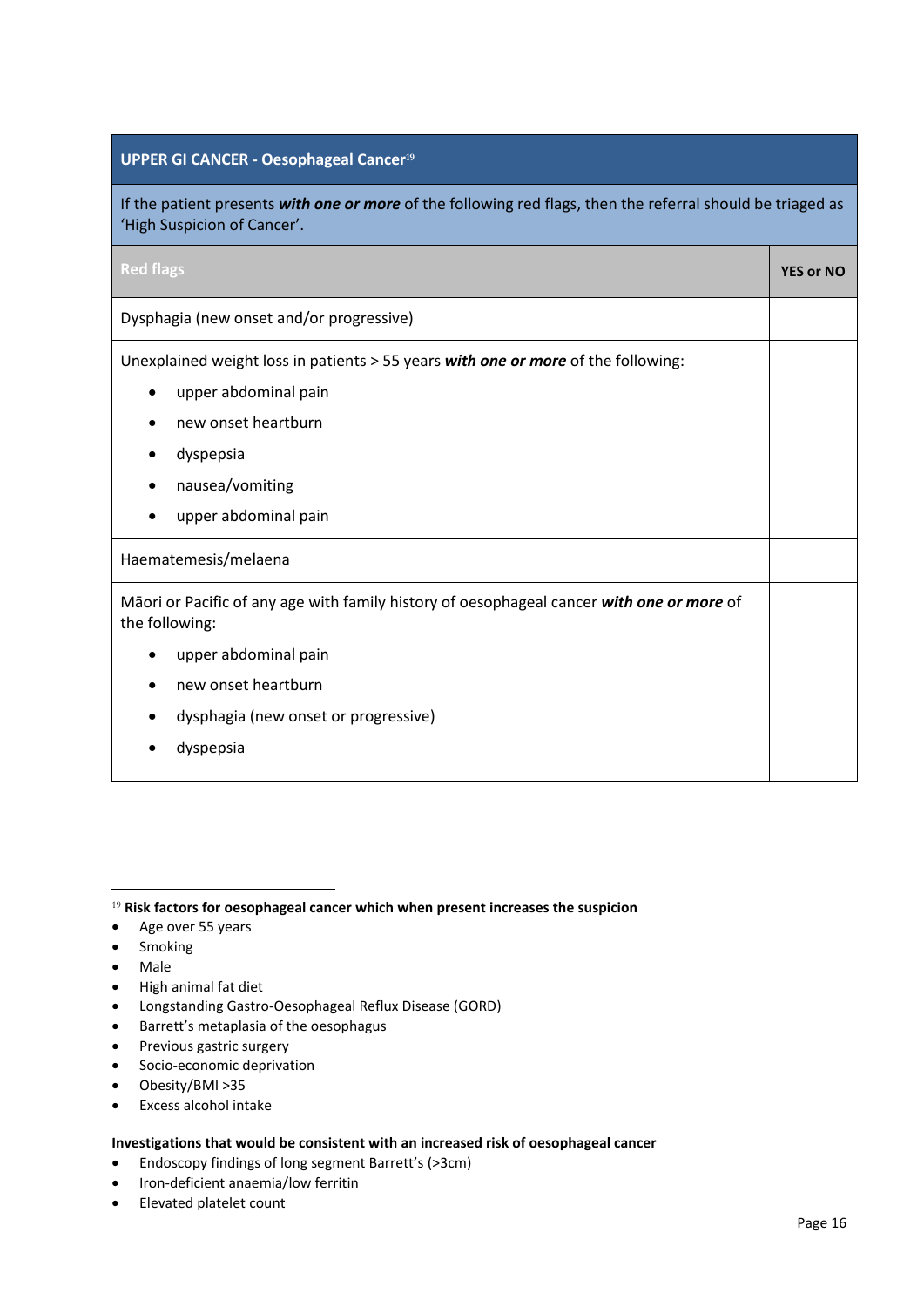#### **UPPER GI CANCER - Pancreatic Cancer<sup>20</sup>**

If the patient presents *with one or more* of the following red flags, then the referral should be triaged as 'High Suspicion of Cancer'.

| <b>Red flags</b>                                           | <b>YES or NO</b> |
|------------------------------------------------------------|------------------|
| Painless obstructive jaundice                              |                  |
| Unexplained weight loss with one or more of the following: |                  |
| new-onset diabetes<br>$\bullet$                            |                  |
| new onset mid-back discomfort<br>$\bullet$                 |                  |
| steatorrhoea<br>$\bullet$                                  |                  |
| nausea/vomiting                                            |                  |

**.** 

- Chronic pancreatitis, especially with mass
- Family history of first degree relatives with pancreatic cancer;
- Genetic syndromes (hereditary breast and ovarian cancer syndrome, familial melanoma, familial pancreatitis, hereditary non-polyposis colorectal cancer, Peutz-Jeghers syndrome, Von Hippel-Lindau syndrome)

#### **Investigations that would be consistent with an increased risk of pancreatic cancer**

- Cholestatic liver dysfunction
- New onset diabetes
- HbA1c>41 (pre-diabetes)
- Elevated CEA and/or Ca19-9

<sup>20</sup> **Risk factors for pancreatic cancer (which when present increases the suspicion):**

<sup>•</sup> Smoking

Obesity/BMI >35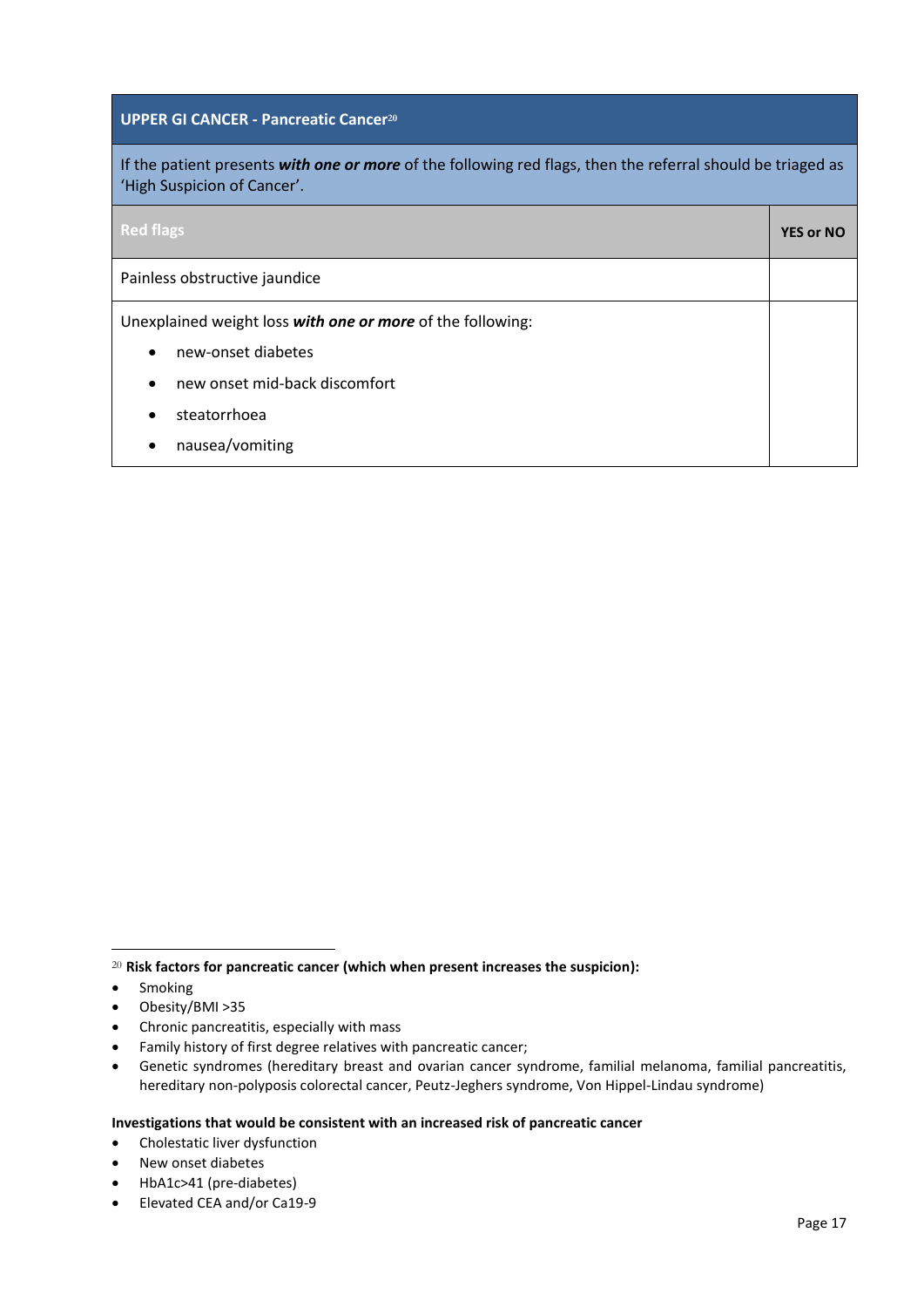### **UPPER GI CANCER - Biliary/Gallbladder Cancer<sup>21</sup>**

If the patient presents *with one or more* of the following red flags, then the referral should be triaged as 'High Suspicion of Cancer'.

| <b>Red flags</b>                                    | <b>YES or NO</b> |
|-----------------------------------------------------|------------------|
| Painless obstructive jaundice                       |                  |
| Abdominal mass consistent with a gallbladder tumour |                  |

- Gallstones (>20 years)
- Porcelain gallbladder
- Primary sclerosing cholangitis

**Investigations that would be consistent with an increased risk of biliary/gallbladder cancer** 

Cholestatic liver dysfunction

Elevated CEA and/or Ca 19-9

**<sup>.</sup>** <sup>21</sup> **Risk factors for biliary/gallbladder cancer (which when present increases the suspicion):**

<sup>•</sup> Polyps (>1 cm)

Ultrasound ± CT showing asymmetric wall thickening or mass in gallbladder or bile duct